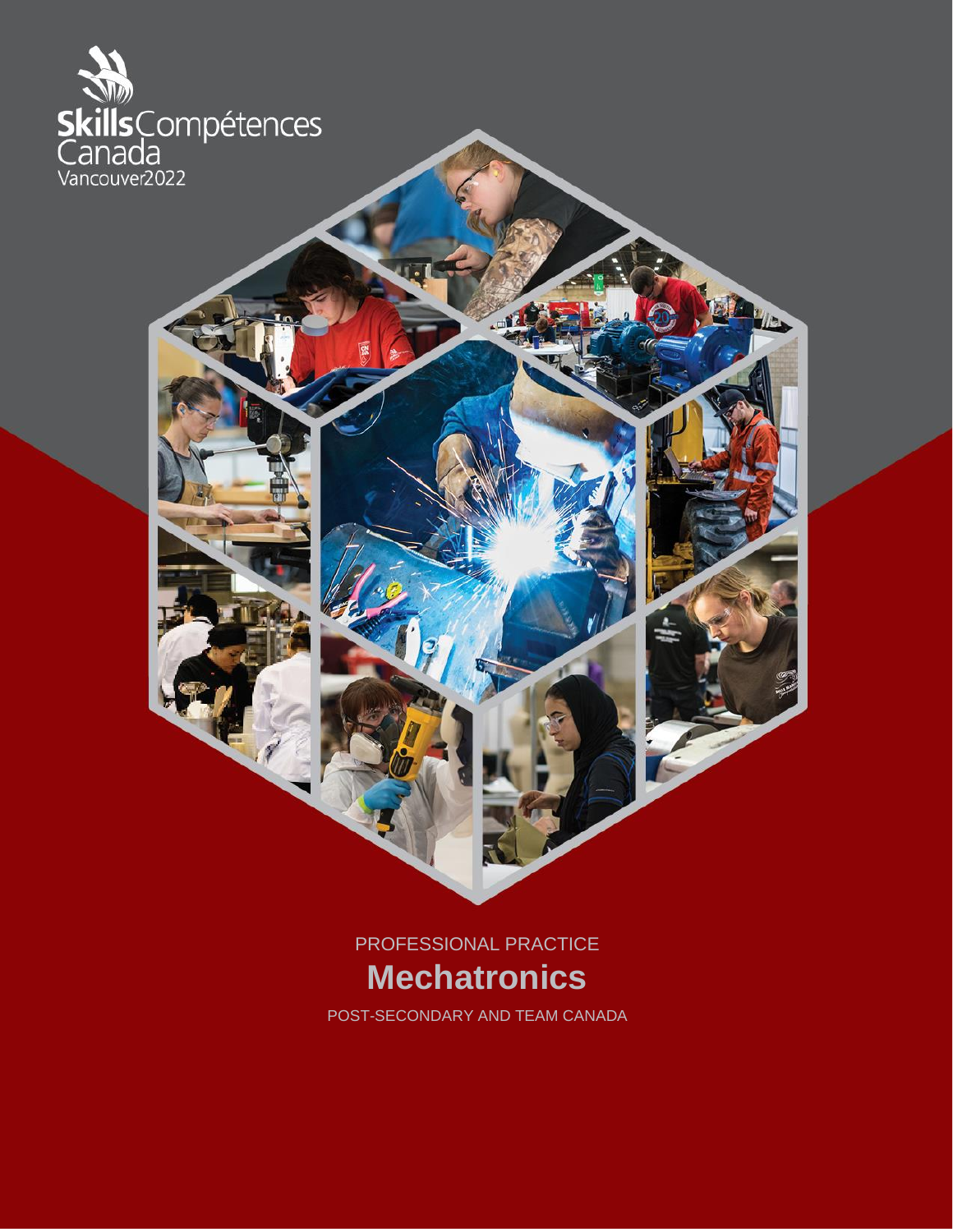

## **Professional Practice**

| 1. Cleanliness of the workplace and the station                                                                   | 3 Points:  | 2 Points:    | 1 Point:                     | 0 Points:      |
|-------------------------------------------------------------------------------------------------------------------|------------|--------------|------------------------------|----------------|
|                                                                                                                   | excellence | professional | <b>Optimization / rework</b> | Not acceptable |
|                                                                                                                   |            |              | necessary                    |                |
| Guidelines for marking the aspect                                                                                 |            | ok           | not ok                       |                |
| 3: If all conditions below are fulfilled. To award a mark less than 3                                             |            |              |                              |                |
| the experts must show the competitors what they need to improve.                                                  |            |              |                              |                |
| 2: If there are one or a few minor deviations.                                                                    |            |              |                              |                |
| 1: If there is a major deviation or more than a few minor deviations.                                             |            |              |                              |                |
| 0: If the work is far from the standard specified.                                                                |            |              |                              |                |
| Tools must not be left on the stations, chairs, or the floor of<br>workspace.                                     |            |              |                              |                |
| Unused components and workpieces must be removed from the<br>stations.                                            |            |              |                              |                |
| Stations must be free of waste, off-cuts or any other debris. This<br>also includes the inside of cable channels. |            |              | <b>START OF</b>              |                |

PCL Wiring 04-Mechatronics Post-Secondary Page 2 of 12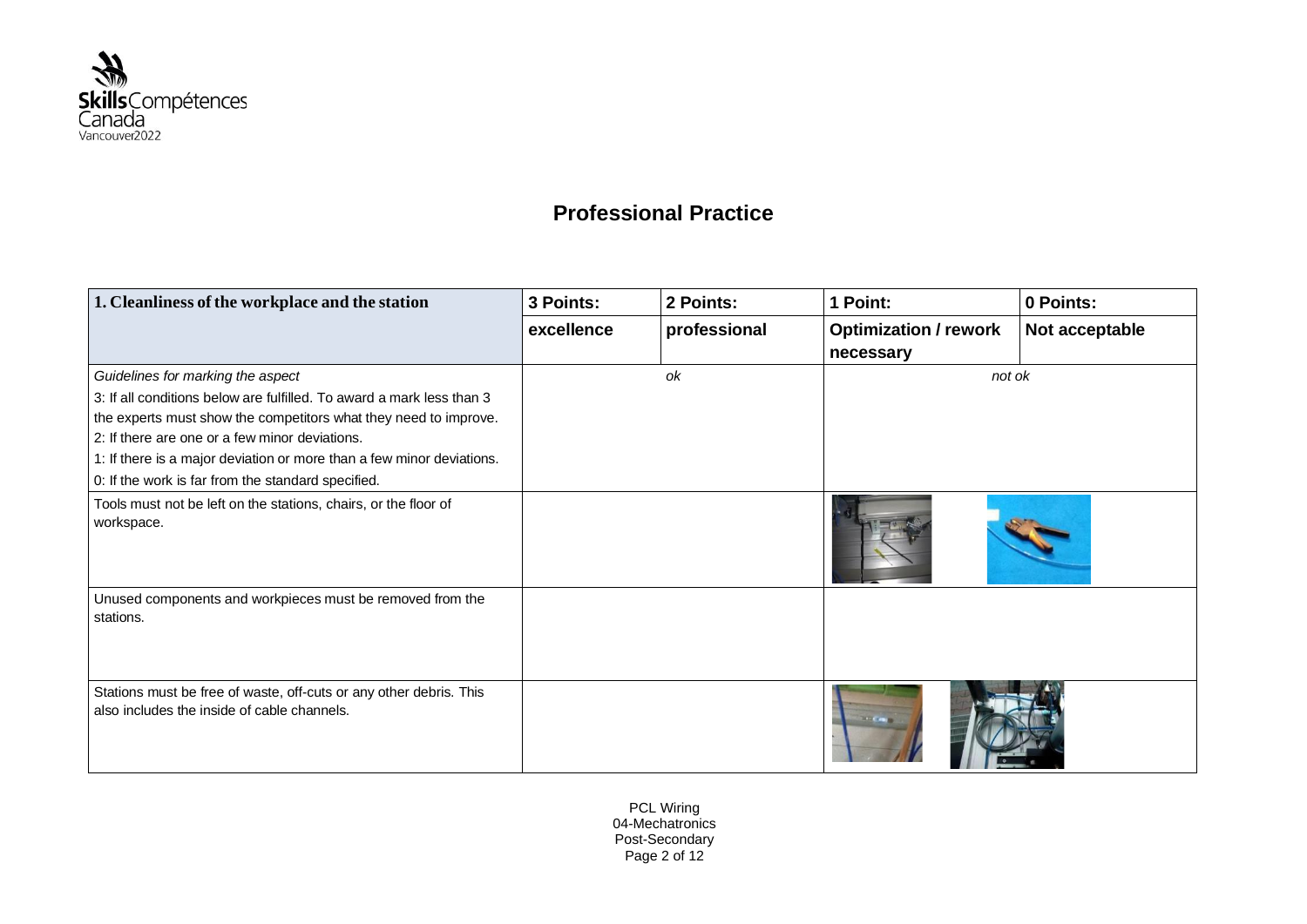

| Unused parts have to be placed together on the table or in a box.<br>Unused parts shall be separated from tools, waste, and<br>consumables that the team have supplied. |  |
|-------------------------------------------------------------------------------------------------------------------------------------------------------------------------|--|
| Markings (tape, pencil, etc.) may be used during the tasks, but in<br>that case, they must be removed completely before evaluation.                                     |  |
| The floor of the workspace shall be clean from waste generated<br>from the competitors work.                                                                            |  |

PCL Wiring 04-Mechatronics Post-Secondary Page 3 of 12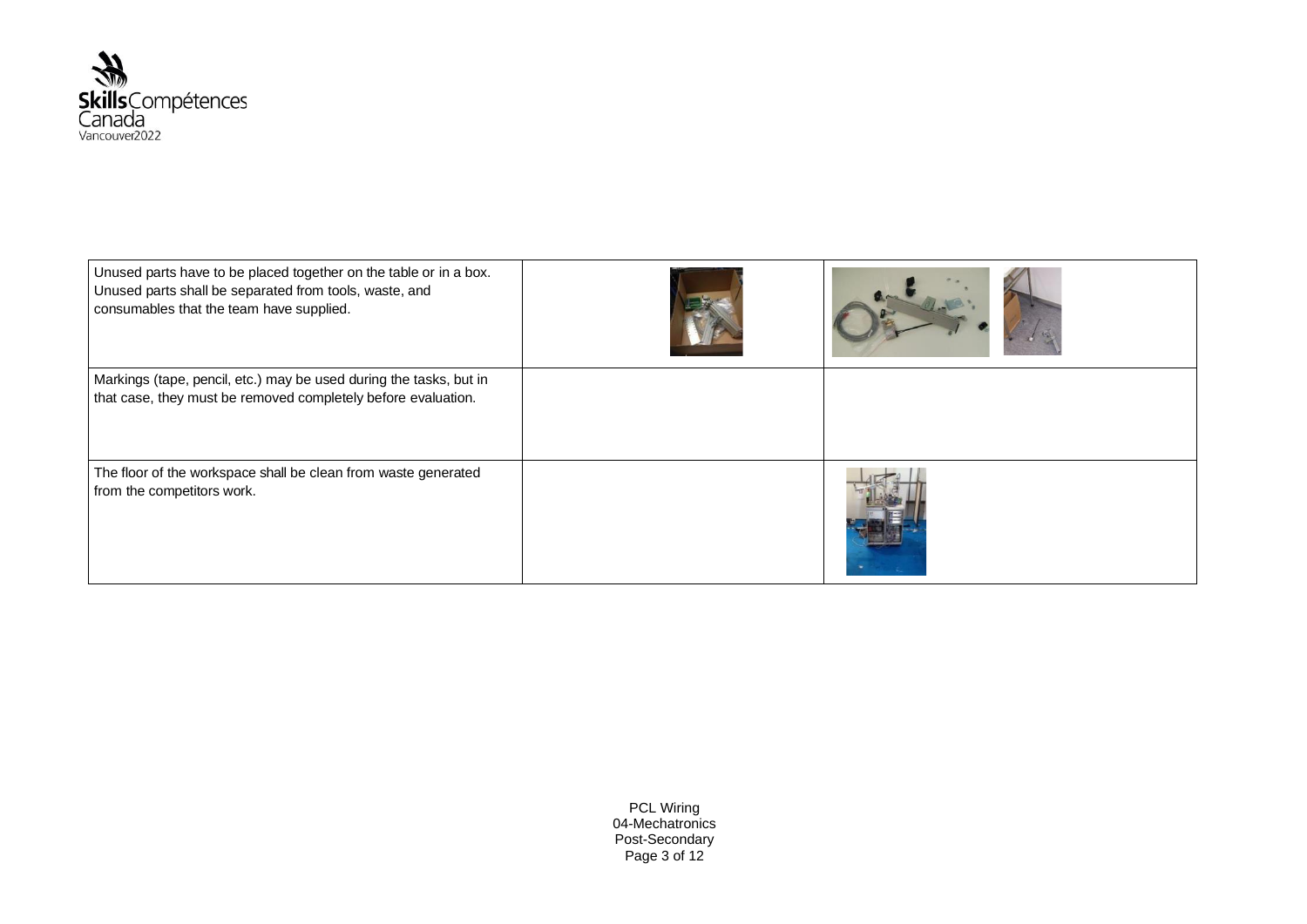

| 2. Routing of tubes and cables                                           | 3 Points:  | 2 Points:    | 1 Point:                     | 0 Points:      |
|--------------------------------------------------------------------------|------------|--------------|------------------------------|----------------|
|                                                                          | excellence | professional | <b>Optimization / rework</b> | Not acceptable |
|                                                                          |            |              | necessary                    |                |
| Guidelines for marking the aspect                                        |            | ok           | not ok                       |                |
| 3: If all conditions below are fulfilled. To award a mark less than 3    |            |              |                              |                |
| the experts must show the competitors what they need to improve.         |            |              |                              |                |
| 2: If there are one or a few minor deviations.                           |            |              |                              |                |
| 1: If there is a major deviation or more than a few minor deviations.    |            |              |                              |                |
| 0: If the work is far from the standard specified, or if the work is not |            |              |                              |                |
| completed.                                                               |            |              |                              |                |
| Cable, tubes and water piping must be routed separately.                 |            |              |                              |                |
| Optical cables may be tied to electrical cables.                         |            |              |                              |                |
| Exception to this rule when the cables and tubes are connected to a      |            |              |                              |                |
| moving module. In this case routing all cables and tubes together is     |            |              |                              |                |
| preferred.                                                               |            |              |                              |                |
| Remaining length of cut cable ties, A:                                   |            |              |                              |                |
| $A \leq 1$ mm                                                            |            |              |                              |                |
|                                                                          |            |              |                              |                |
|                                                                          |            |              |                              |                |
| All cables and tubes going downwards on a profile e.g. at the "Pick      |            |              |                              |                |
| & Place" station have to be mounted with cable- holders and tie.         |            |              |                              |                |
|                                                                          |            |              |                              |                |
|                                                                          |            |              |                              |                |
| Distance between cable ties: $\leq$ 50 mm.                               |            |              |                              |                |
| This also applies to cables line under the profile plate.                |            |              |                              |                |
|                                                                          |            |              |                              |                |
|                                                                          |            |              |                              |                |

PCL Wiring 04-Mechatronics Post-Secondary Page 4 of 12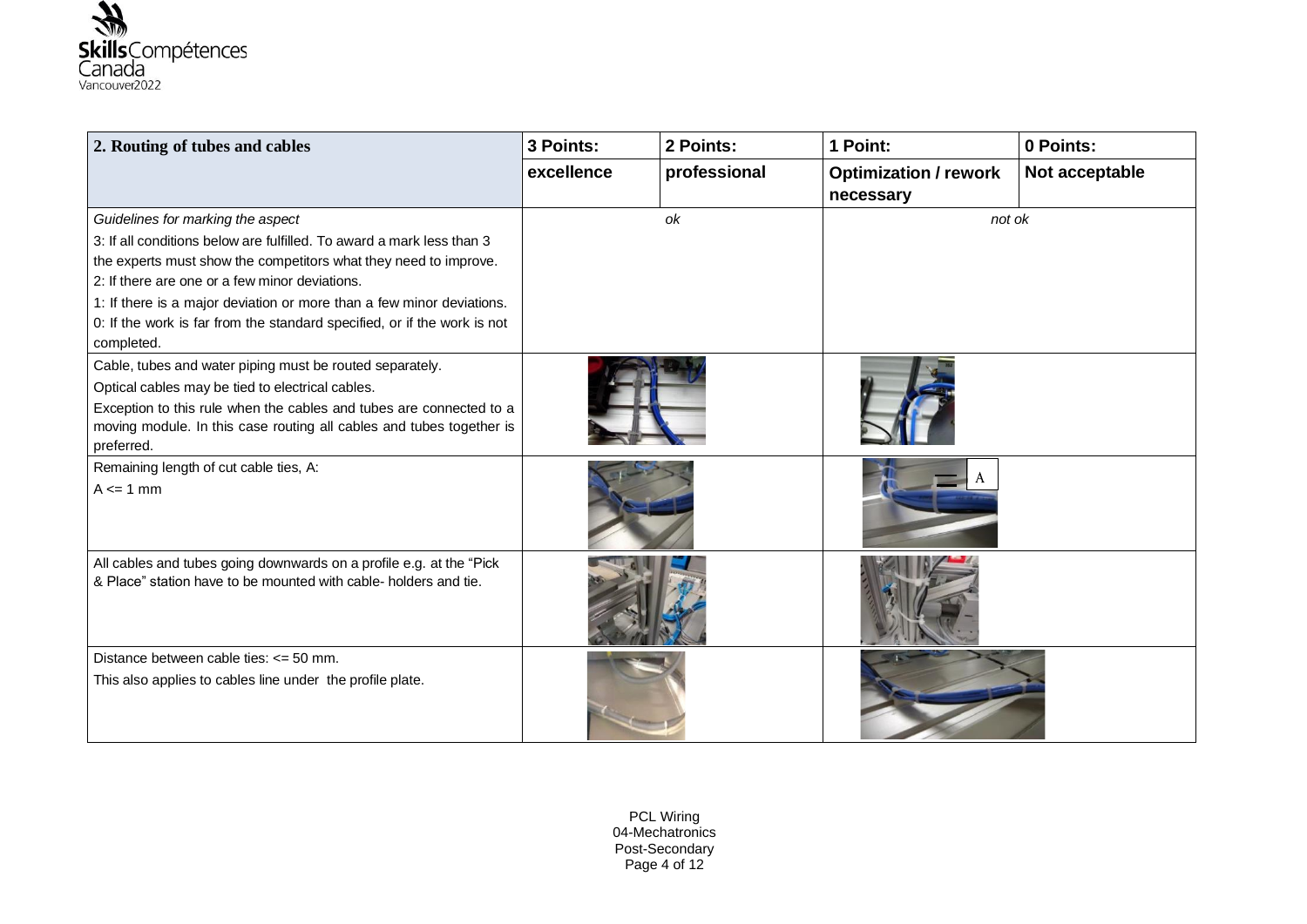

| The only acceptable method for binding Cable / Wire / Optical<br>Cables / Tubes is to use cable holders. Cables and tubes shall be<br>tightened to the cable holder. The cable tie shall go through both<br>sides of the holder. For single wire it is allowed to use just one side. |  |
|--------------------------------------------------------------------------------------------------------------------------------------------------------------------------------------------------------------------------------------------------------------------------------------|--|
| Distance between cable holders < = 120 mm                                                                                                                                                                                                                                            |  |
| Short connections between optical sensor and transmitter are also<br>allowed.                                                                                                                                                                                                        |  |
| No coiling of the cables, if proper cut to length is possible.<br>Exceptions can be announced in special cases.                                                                                                                                                                      |  |
| Conductors passing over DIN rails or routed around sharp corners<br>must be secured using 2 cable holders.                                                                                                                                                                           |  |
| Airflow must not be restricted by kinks in the tubing, over-tight cable<br>ties, etc.                                                                                                                                                                                                |  |
| No pneumatic tubes routed through cable channels.                                                                                                                                                                                                                                    |  |
| All cables and tubes routed through a flexible cable duct / drag<br>chain must be fixed to the end of the chain, using cable ties.                                                                                                                                                   |  |

PCL Wiring 04-Mechatronics Post-Secondary Page 5 of 12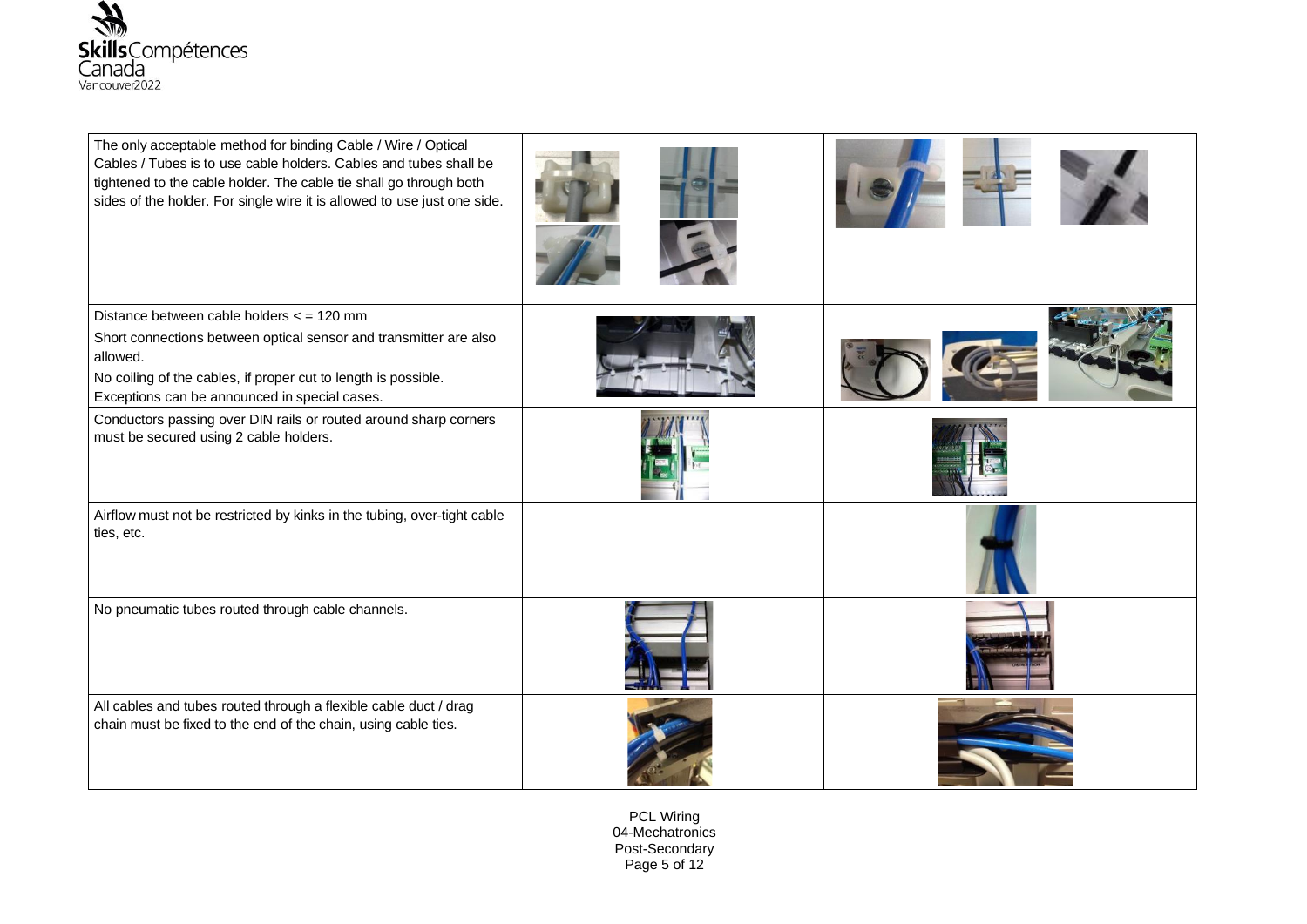

| Distance from the shortest pneumatic connection to the first cable<br>tie:<br>60 mm +/- 5mm<br>Airflow must not be restricted |                                      |                                                                   |
|-------------------------------------------------------------------------------------------------------------------------------|--------------------------------------|-------------------------------------------------------------------|
| Pneumatic and water connections must be leak-free.                                                                            |                                      |                                                                   |
| Bending radius of light conductor > 25 mm                                                                                     | Radius too small but sensor<br>works | Light conductor broken<br>because of too small<br>bending radius. |
| Cables and tubes tied together do not cross each other more than<br>necessary.                                                |                                      |                                                                   |

PCL Wiring 04-Mechatronics Post-Secondary Page 6 of 12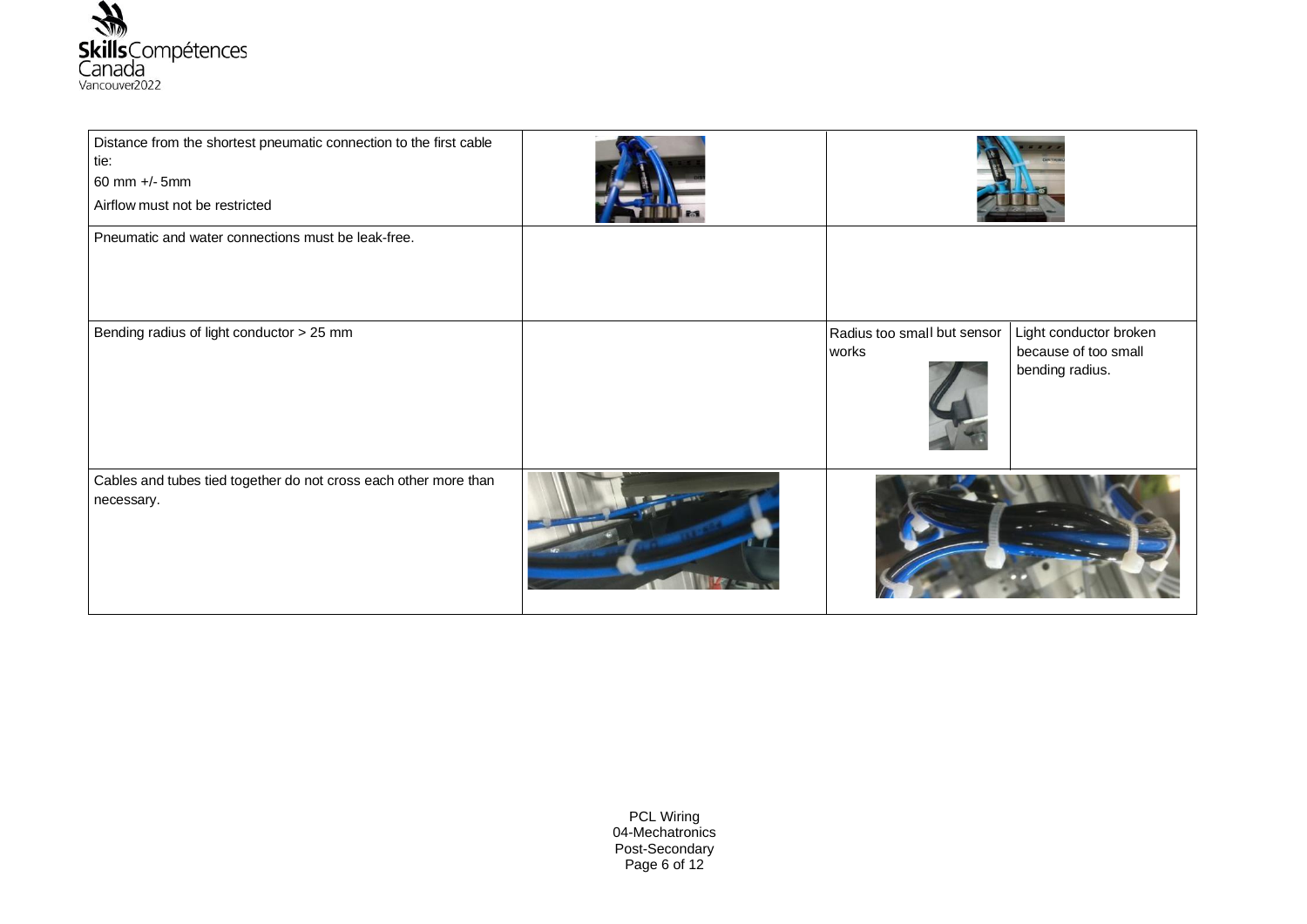

| 3. Mechanical implementation                                                                                                                                                                                                                                                                                                                                   | 3 Points:                                                               | 2 Points:                                                                                           | 1 Point:                                                                                                | 0 Points:      |
|----------------------------------------------------------------------------------------------------------------------------------------------------------------------------------------------------------------------------------------------------------------------------------------------------------------------------------------------------------------|-------------------------------------------------------------------------|-----------------------------------------------------------------------------------------------------|---------------------------------------------------------------------------------------------------------|----------------|
|                                                                                                                                                                                                                                                                                                                                                                | excellence                                                              | professional                                                                                        | <b>Optimization / rework</b><br>necessary                                                               | Not acceptable |
| Guidelines for marking the aspect                                                                                                                                                                                                                                                                                                                              |                                                                         | ok                                                                                                  | not ok                                                                                                  |                |
| 3: If all conditions below are fulfilled. To award a mark less than 3<br>the experts must show the competitors what they need to improve.<br>2: If there are one or a few minor deviations.<br>1: If there is a major deviation or more than a few minor deviations.<br>0: If the work is far from the standard specified, or if the work is not<br>completed. |                                                                         |                                                                                                     |                                                                                                         |                |
| All system components and modules must be secured.<br>$\Rightarrow$ Check by Hand of Expert                                                                                                                                                                                                                                                                    |                                                                         |                                                                                                     |                                                                                                         |                |
| All actors and workpieces have to move without collisions.<br>Note: This must be noted by PLC evaluation team                                                                                                                                                                                                                                                  | Free movement of all<br>actuators, cables,<br>tubing and<br>workpieces. | Minor collision, for<br>example tubing<br>touching a moving<br>part, not affecting the<br>function. | Major collision, for example if gripper crashes to the<br>workpiece, or workpieces fall off the system. |                |
| Adjoining stations must be connected with at least 2 connectors.                                                                                                                                                                                                                                                                                               |                                                                         |                                                                                                     |                                                                                                         |                |
| All ends of profiles must be fitted with caps.                                                                                                                                                                                                                                                                                                                 |                                                                         |                                                                                                     |                                                                                                         |                |
| Use at least 2 screws with washers to secure any section of cable<br>channel.<br>$\Rightarrow$ Expert will open the cable channel to see that.                                                                                                                                                                                                                 |                                                                         |                                                                                                     |                                                                                                         |                |

PCL Wiring 04-Mechatronics Post-Secondary Page 7 of 12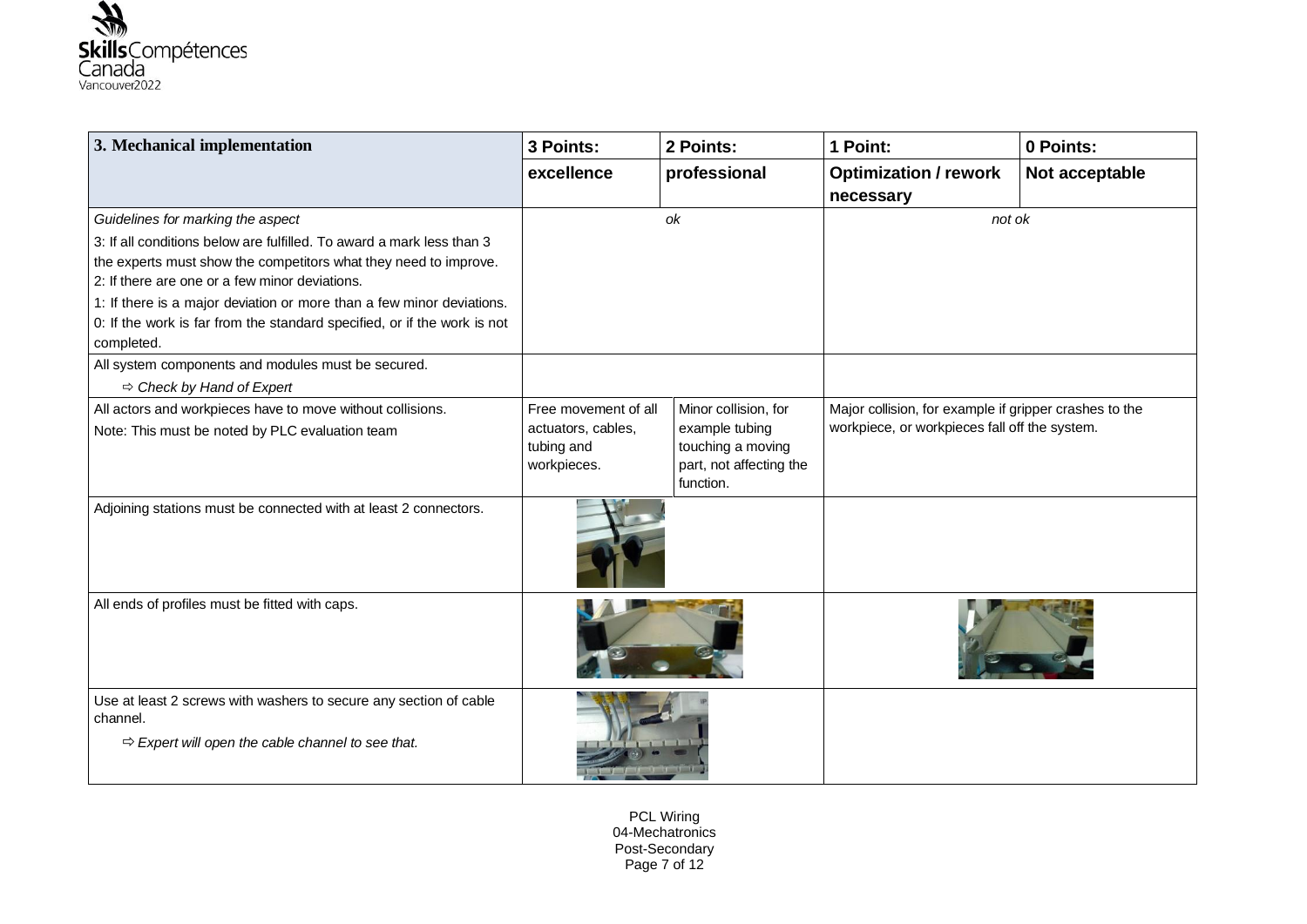

| Screw heads have to be undamaged.                                                                                                  |                                                                   |                                                         |
|------------------------------------------------------------------------------------------------------------------------------------|-------------------------------------------------------------------|---------------------------------------------------------|
| Saw-cuts must be burr-free.                                                                                                        |                                                                   |                                                         |
| Parts of devices and components should not extend beyond the<br>profile plate.<br>Exceptions will be announced by the expert team. |                                                                   |                                                         |
| All components shown in the 3D sketches and photos have to be<br>assembled on the MPS-stations.                                    | Missing component<br>not affecting the<br>function of the system. | Missing component affecting the function of the system. |

PCL Wiring 04-Mechatronics Post-Secondary Page 8 of 12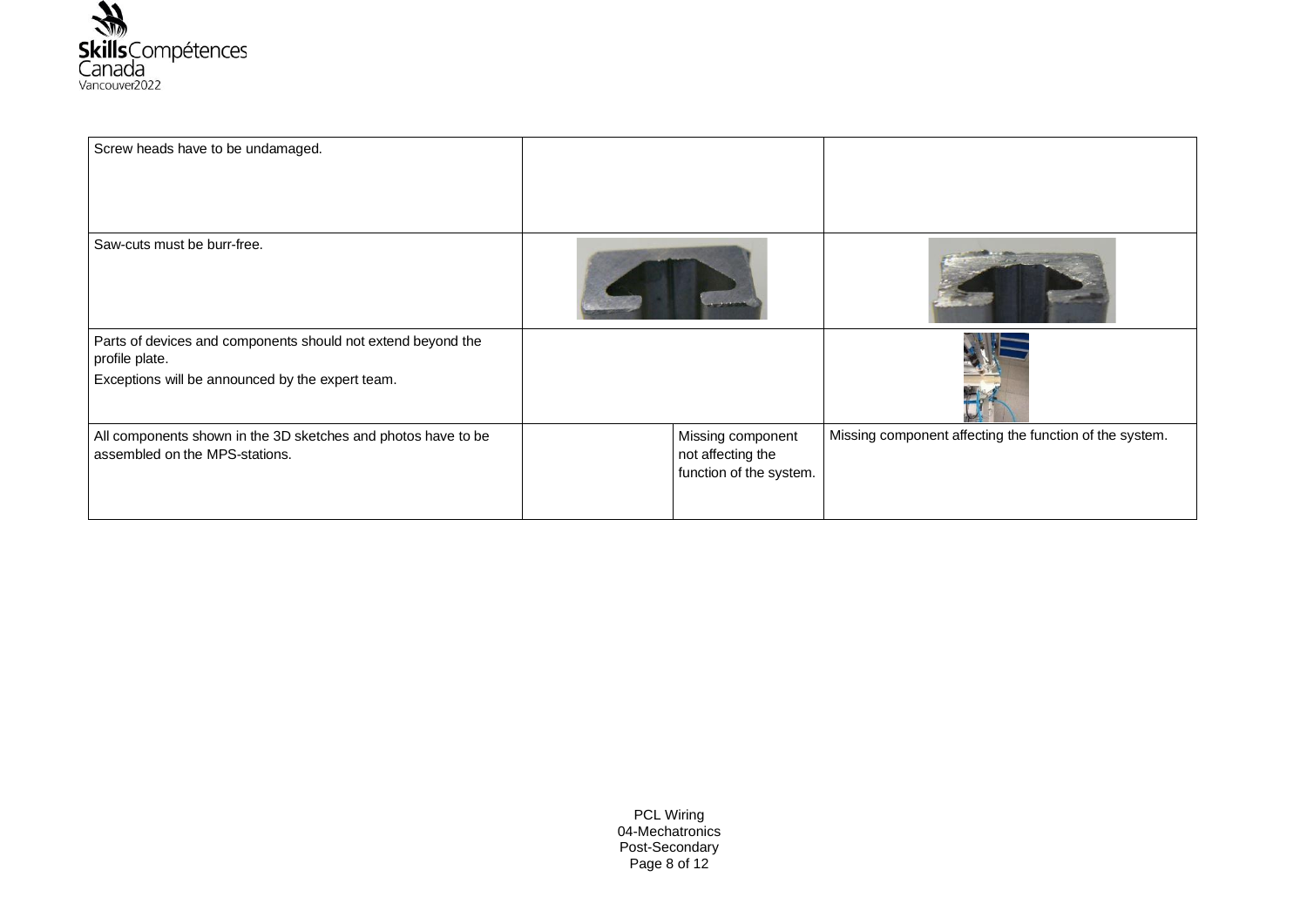

| 4. Electrical installation and wiring of the components                                                                                                                                                                                                                                                                                                                                             | 3 Points:  | 2 Points:    | 1 Point:                                            | 0 Points:         |
|-----------------------------------------------------------------------------------------------------------------------------------------------------------------------------------------------------------------------------------------------------------------------------------------------------------------------------------------------------------------------------------------------------|------------|--------------|-----------------------------------------------------|-------------------|
|                                                                                                                                                                                                                                                                                                                                                                                                     | excellence | professional | <b>Optimization / rework</b><br>necessary           | Not acceptable    |
| Guidelines for marking the aspect<br>3: If all conditions below are fulfilled. To award a mark less than 3<br>the experts must show the competitors what they need to improve.<br>2: If there are one or a few minor deviations.<br>1: If there is a major deviation or more than a few minor deviations.<br>0: If the work is far from the standard specified, or if the work is not<br>completed. |            | ok           | not ok                                              |                   |
| All signal terminations must be secured.<br>$\Rightarrow$ Check by Hand of Expert                                                                                                                                                                                                                                                                                                                   |            |              |                                                     |                   |
| Bare conductors must not be visible at end sleeves.                                                                                                                                                                                                                                                                                                                                                 |            |              |                                                     |                   |
| Insertion of end sleeves into terminals                                                                                                                                                                                                                                                                                                                                                             |            |              | Uninsulated portion of end sleeve visible<br>DODOOR | 12 13 14 15 16 17 |
| Insulated end sleeves of the correct size for the wire must be used<br>on all screw terminals<br>Available sizes are: 0.25, 0.5, 0.75 mm <sup>2</sup><br>Exceptions for clamp connections (only for screws)                                                                                                                                                                                         |            |              |                                                     |                   |
| Clamp type connections may be made without the use of end<br>sleeves.                                                                                                                                                                                                                                                                                                                               |            |              | Bare conductors must not extend beyond terminal.    |                   |

PCL Wiring 04-Mechatronics Post-Secondary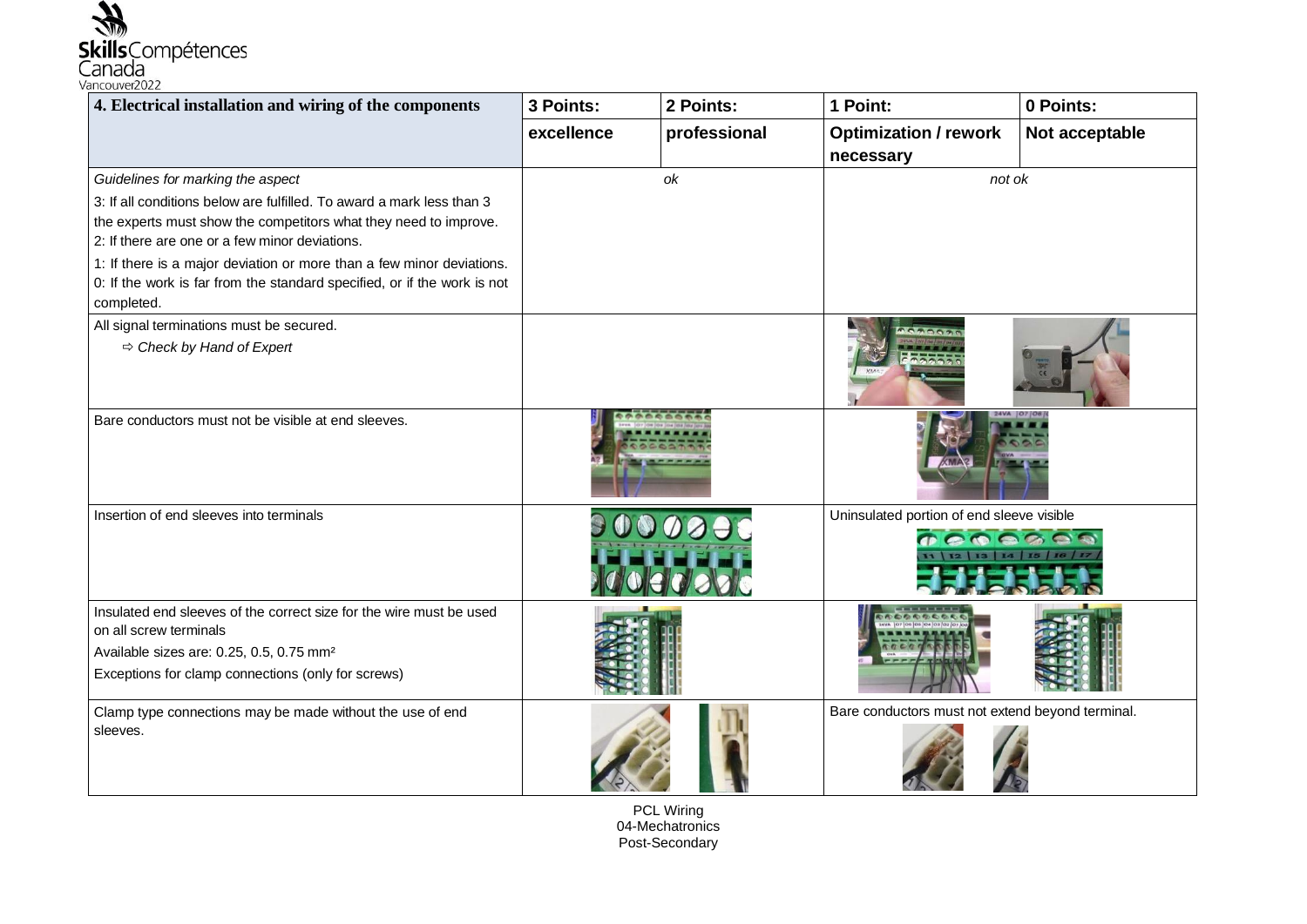

| Electrical cables must have a minimum of 100 mm reserve in the<br>cable channel.<br>Unnecessary when it is a bridge in the same cable channel.<br>$\Rightarrow$ Expert will open the cable channel to see that.           |  |
|---------------------------------------------------------------------------------------------------------------------------------------------------------------------------------------------------------------------------|--|
| Outer cable insulation must not extend beyond cable channel.                                                                                                                                                              |  |
| No damage to wire insulation or exposure of bare conductors.<br>$\Rightarrow$ Check by Hand of Expert                                                                                                                     |  |
| Conductors between cable channel and terminals must not cross.<br>One sensor / actuator connection per cable duct slot is allowed.<br>No wiring over components                                                           |  |
| Loose ends of wire must be tied back to cable and must have the<br>same length as used wires.<br>Insulation must be left to prevent any contact being made.<br>This applies both inside and outside of the cable channel. |  |

PCL Wiring 04-Mechatronics Post-Secondary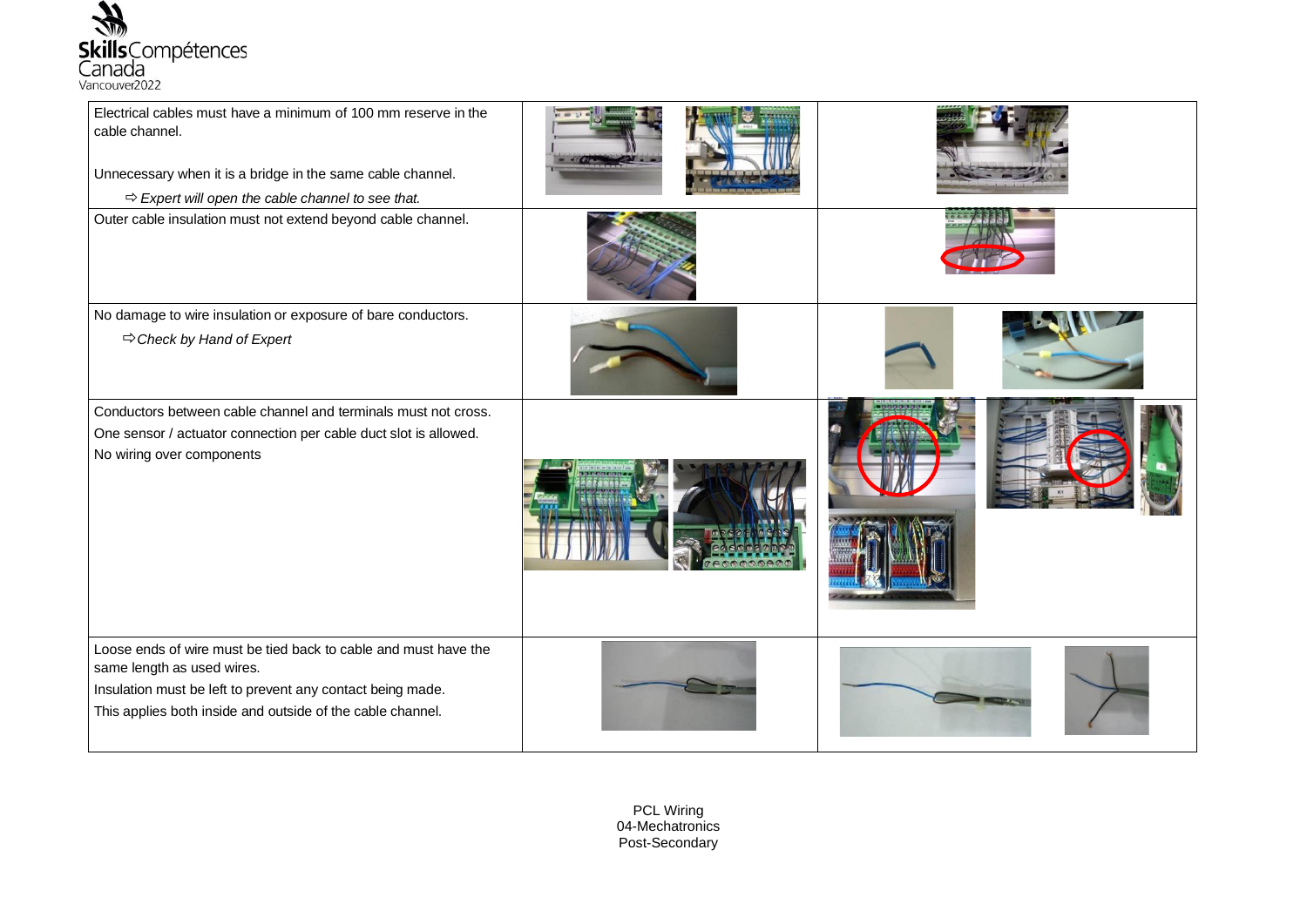

| Cable channels must be completely closed with all teeth under the<br>cover.           | <b>TIME AND AIT</b> |  |
|---------------------------------------------------------------------------------------|---------------------|--|
| Removal of cable channel teeth.<br>Note: There will be no replacement of the channel. |                     |  |

PCL Wiring 04-Mechatronics Post-Secondary